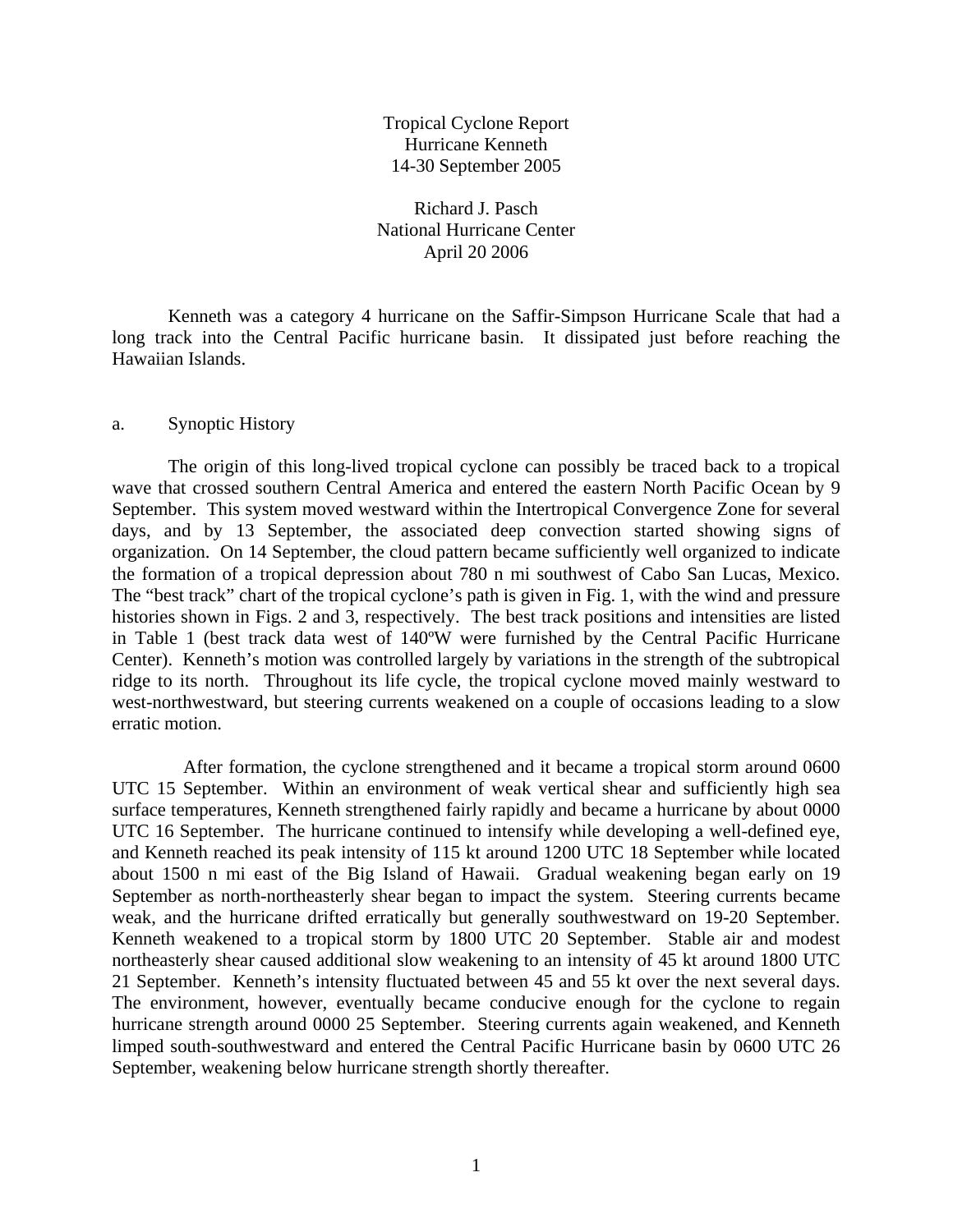The cyclone turned toward the northwest while continuing to gradually lose strength in an environment of increasing south-southwesterly shear. On 29 September, Kenneth turned toward the west and weakened to a depression as an intensifying upper-level trough in the vicinity of the Hawaiian Islands created a hostile environment for the tropical cyclone. Kenneth dissipated as it approached the Big Island of Hawaii on 30 September. The system's remnants moved near or over the Hawaiian Islands and produced some locally heavy rains there.

## b. Meteorological Statistics

 Observations in Kenneth (Figs. 2 and 3) include satellite-based Dvorak technique intensity estimates from the Tropical Analysis and Forecast Branch (TAFB), the Satellite Analysis Branch (SAB) and the U. S. Air Force Weather Agency (AFWA). Microwave satellite imagery from NOAA polar-orbiting satellites, the NASA Tropical Rainfall Measuring Mission (TRMM), the NASA QuikSCAT, and Defense Meteorological Satellite Program (DMSP) satellites were also of great value for tracking Kenneth. The peak intensity of Kenneth at 1200 UTC 18 September is based on a blend of subjective and objective Dvorak T-numbers.

 Kenneth's remnants produced locally heavy rainfall totaling 6 to 12 inches, along with isolated flash floods, over portions of the Hawaiian Islands.

 No ship reports of winds of tropical storm force or greater associated with Kenneth have been received at the National Hurricane Center (NHC).

## c. Casualty and Damage Statistics

There were no reports of damages or casualties associated with Kenneth.

## d. Forecast and Warning Critique

 Tropical Weather Outlooks from the NHC began to describe the area of disturbed weather that developed into Kenneth only about 19 h prior to genesis.

 Average official (NHC) track errors (with the number of cases in parentheses) for Kenneth were 28 (46), 50 (46), 69 (46), 86 (46), 106 (46), 119 (46), and 154 (45) n mi for the 12, 24, 36, 48, 72, 96, and 120 h forecasts, respectively. These errors are substantially lower than the average official track errors for the [1](#page-1-0)0-yr period  $1995-2004<sup>1</sup>$  of 37, 68, 97, 123, 175, 208, and 259 n mi, respectively. Table 4 lists the mean errors for selected numerical guidance techniques. The mean official forecasts were better than any of the numerical guidance except for BAMM from 12-48 h, CONU for 12 h and GUNA from 12-36 h.

<span id="page-1-0"></span> $\overline{a}$ 1

Errors given for the 96 and 120 h periods are averages over the four-year period 2001-4.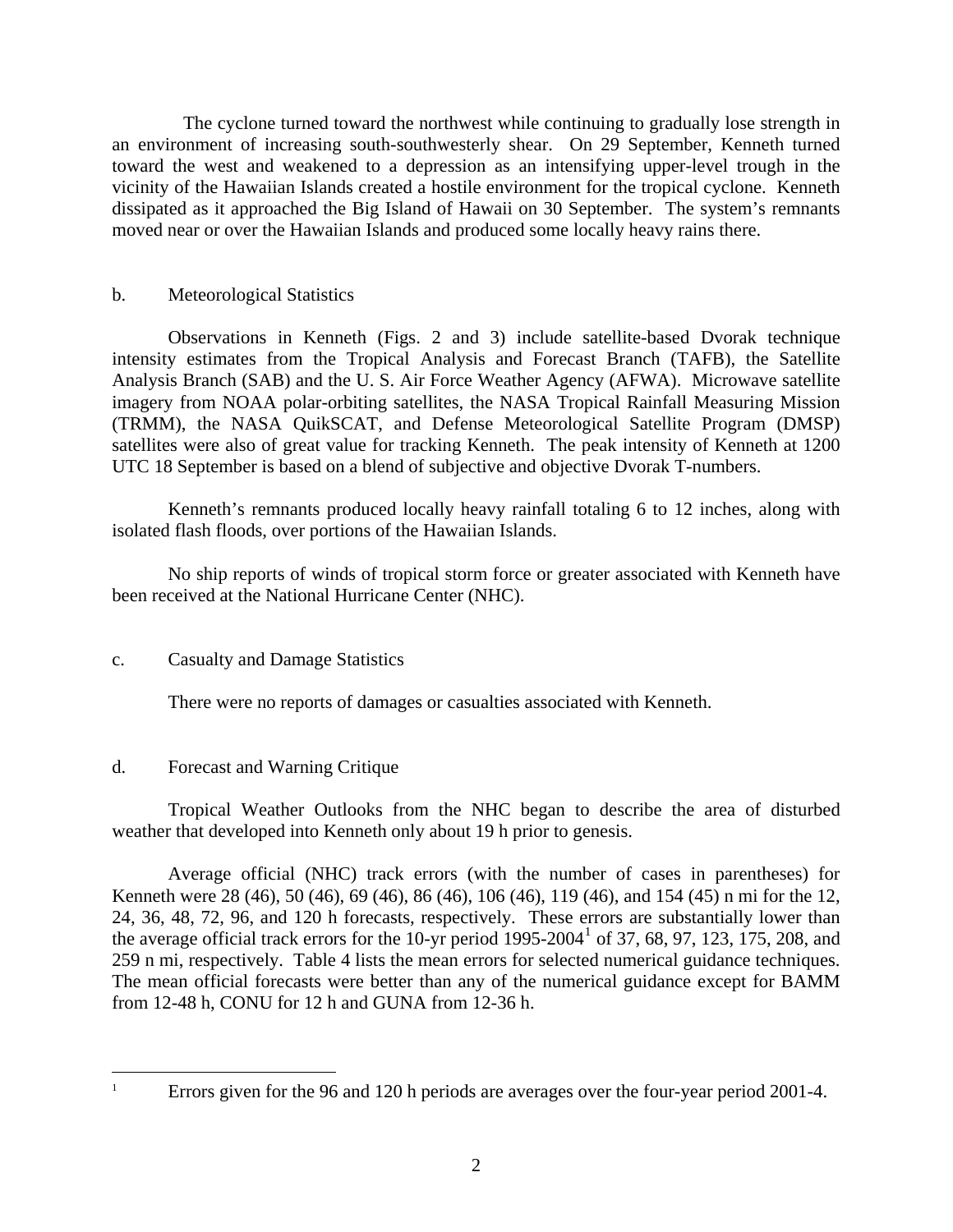Average official intensity errors for Kenneth were 7, 12, 17, 19, 20, 16, and 14 kt for the 12, 24, 36, 48, 72, 96, and 120 h forecasts, respectively. These mean wind speed errors are comparable to the average official intensity errors over the 10-yr period 1995-2004 of 6, 11, 14, 17, 19, 18, and 19 kt, respectively.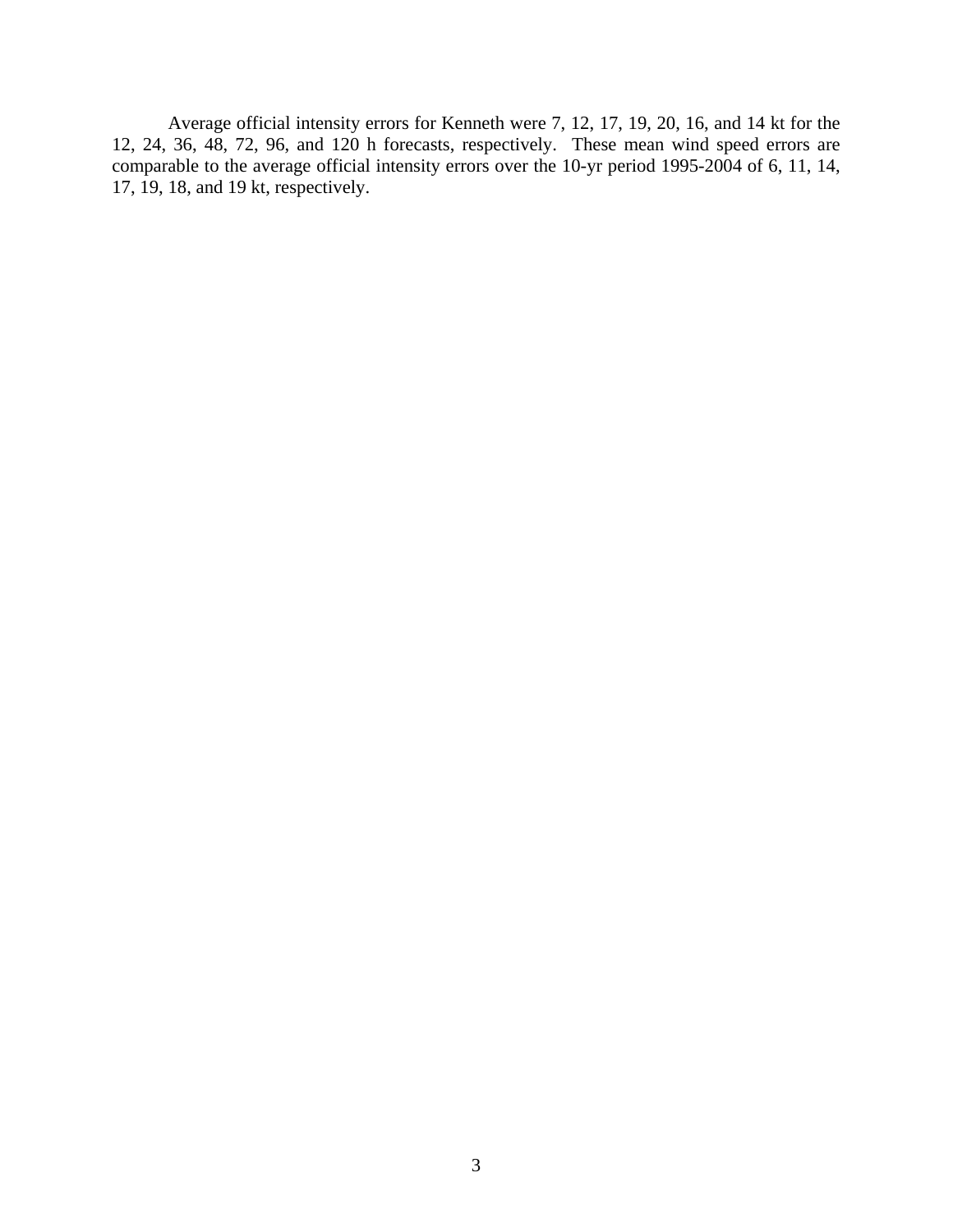| Date/Time<br>(UTC) | Latitude<br>$({}^{\circ}N)$ | Longitude<br>$(^{\circ}W)$ | Pressure<br>(mb) | Wind Speed<br>(kt) | Stage               |  |
|--------------------|-----------------------------|----------------------------|------------------|--------------------|---------------------|--|
| 14 / 1800          | 12.3                        | 118.0                      | 1009             | 30                 | tropical depression |  |
| 15 / 0000          | 12.8                        | 118.7                      | 1006             | 30                 |                     |  |
| 15 / 0600          | 12.9                        | 119.3                      | 1002             | 40                 | tropical storm      |  |
| 15 / 1200          | 12.9                        | 119.8                      | 997              | 50                 | $\mathbf{H}$        |  |
| 15 / 1800          | 12.9                        | 120.4                      | 994              | 55                 | $\pmb{\mathsf{H}}$  |  |
| 16/0000            | 13.0                        | 121.3                      | 987              | 65                 | hurricane           |  |
| 16/0600            | 12.9                        | 122.2                      | 979              | 75                 | $\pmb{\mathsf{H}}$  |  |
| 16/1200            | 13.0                        | 123.0                      | 979              | 75                 | $\pmb{\mathsf{H}}$  |  |
| 16 / 1800          | 13.0                        | 124.0                      | 979              | 75                 | $\pmb{\mathsf{H}}$  |  |
| 17 / 0000          | 13.2                        | 124.7                      | 975              | 85                 | $\pmb{\mathsf{H}}$  |  |
| 17 / 0600          | 13.5                        | 125.5                      | 956              | 105                | $\pmb{\mathsf{H}}$  |  |
| 17 / 1200          | 13.6                        | 126.3                      | 952              | 110                | $\pmb{\mathsf{H}}$  |  |
| 17 / 1800          | 13.9                        | 127.2                      | 952              | 110                | $\pmb{\mathsf{H}}$  |  |
| 18 / 0000          | 14.1                        | 127.9                      | 952              | 110                | $\pmb{\mathsf{H}}$  |  |
| 18 / 0600          | 14.2                        | 128.6                      | 951              | 110                | $\pmb{\mathsf{H}}$  |  |
| 18 / 1200          | 14.2                        | 129.2                      | 947              | 115                | $\pmb{\mathsf{H}}$  |  |
| 18 / 1800          | 14.2                        | 129.6                      | 948              | 115                | $\pmb{\mathsf{H}}$  |  |
| 19 / 0000          | 14.1                        | 130.1                      | 949              | 115                | $\pmb{\mathsf{H}}$  |  |
| 19 / 0600          | 13.7                        | 130.4                      | 952              | 110                | $\pmb{\mathsf{H}}$  |  |
| 19 / 1200          | 13.5                        | 130.5                      | 956              | 105                | $\pmb{\mathsf{H}}$  |  |
| 19 / 1800          | 13.4                        | 130.6                      | 970              | 90                 | $\pmb{\mathsf{H}}$  |  |
| 20 / 0000          | 13.4                        | 130.8                      | 979              | 80                 | $\pmb{\mathsf{H}}$  |  |
| 20 / 0600          | 13.4                        | 130.9                      | 983              | 70                 | $\pmb{\mathsf{H}}$  |  |
| 20 / 1200          | 13.3                        | 131.0                      | 987              | 65                 | $\pmb{\mathsf{H}}$  |  |
| 20 / 1800          | 13.2                        | 131.2                      | 994              | 55                 | tropical storm      |  |
| 21 / 0000          | 13.4                        | 131.4                      | 994              | 55                 | $^{\dagger}$        |  |
| 21/0600            | 13.9                        | 132.0                      | 997              | 50                 | $\pmb{\mathsf{H}}$  |  |
| 21 / 1200          | 14.3                        | 132.5                      | 997              | 50                 | $\pmb{\mathsf{H}}$  |  |
| 21 / 1800          | 14.6                        | 133.2                      | 1000             | 45                 | $\pmb{\mathsf{H}}$  |  |
| 22 / 0000          | 14.9                        | 133.9                      | 1000             | 45                 | $\pmb{\mathsf{H}}$  |  |
| 22 / 0600          | 15.1                        | 134.7                      | 997              | 50                 | $\pmb{\mathsf{H}}$  |  |
| 22 / 1200          | 15.4                        | 135.5                      | 994              | 55                 | $\pmb{\mathsf{H}}$  |  |
| 22 / 1800          | 15.7                        | 135.7                      | 994              | 55                 | $\pmb{\mathsf{H}}$  |  |
| 23 / 0000          | 15.9                        | 136.0                      | 994              | 55                 | $\pmb{\mathsf{H}}$  |  |
| 23 / 0600          | 16.0                        | 136.4                      | 994              | 55                 | $\pmb{\mathsf{H}}$  |  |
| 23 / 1200          | 16.0                        | 136.8                      | 994              | 55                 | $\pmb{\mathsf{H}}$  |  |
| 23 / 1800          | 16.0                        | 137.2                      | 997              | 50                 | $\pmb{\mathsf{H}}$  |  |
| 24 / 0000          | 16.0                        | 137.7                      | 997              | 50                 | $\pmb{\mathsf{H}}$  |  |
| 24 / 0600          | 16.0                        | 138.1                      | 1000             | 45                 | $\mathbf{H}$        |  |

Table 1. Best track for Hurricane Kenneth, 14-30 September 2005. Track west of 140°W was provided by the Central Pacific Hurricane Center.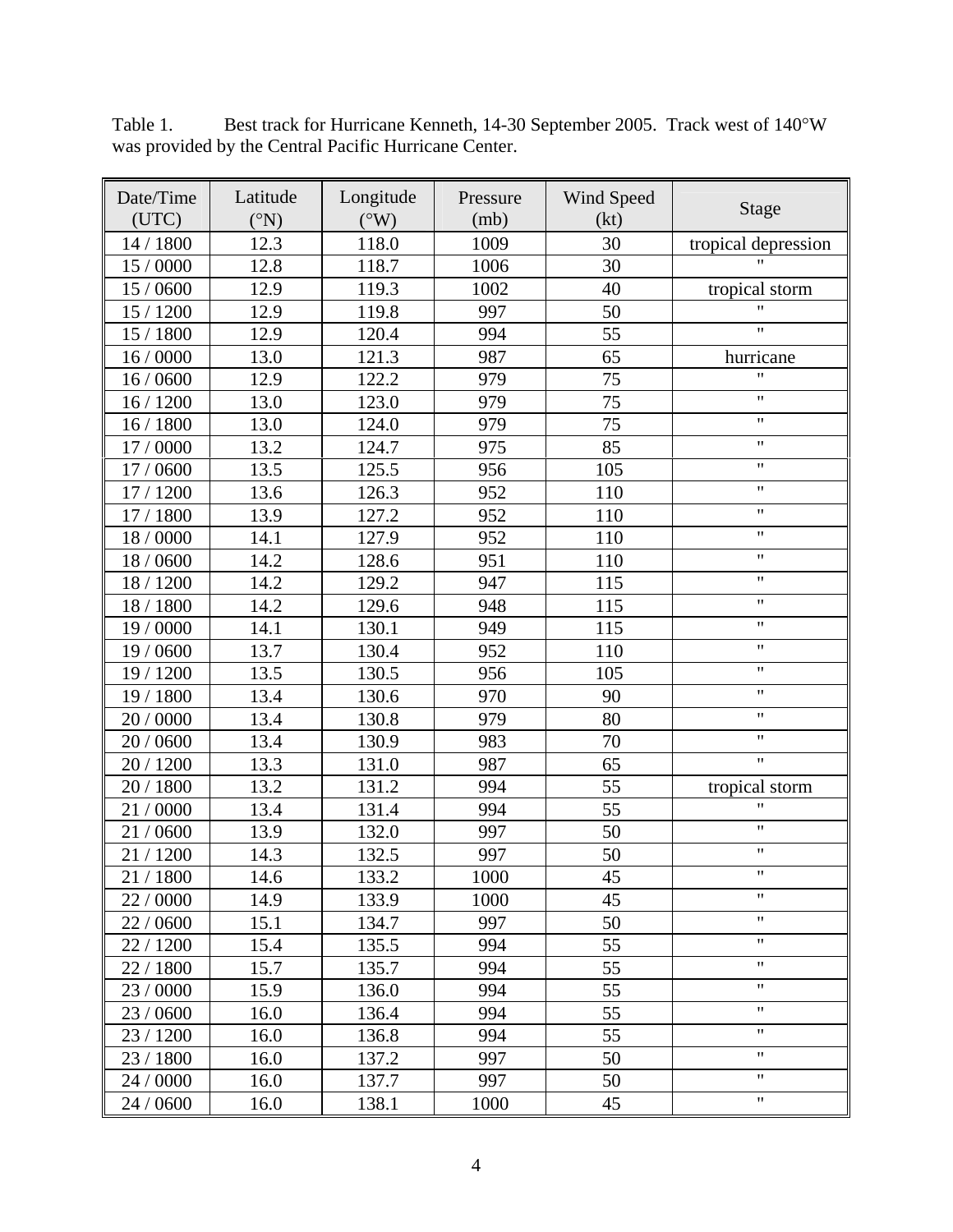| 24 / 1200 | 16.1 | 138.4 | 996  | 50  | $\pmb{\mathsf{H}}$        |  |
|-----------|------|-------|------|-----|---------------------------|--|
| 24 / 1800 | 16.2 | 138.9 | 994  | 55  | $\pmb{\mathsf{H}}$        |  |
| 25 / 0000 | 16.4 | 139.3 | 990  | 65  | hurricane                 |  |
| 25 / 0600 | 16.5 | 139.4 | 987  | 65  | $\pmb{\mathsf{H}}$        |  |
| 25 / 1200 | 16.3 | 139.6 | 987  | 65  | $\boldsymbol{\mathsf{H}}$ |  |
| 25 / 1800 | 15.9 | 139.7 | 987  | 65  | $\pmb{\mathsf{H}}$        |  |
| 26 / 0000 | 15.7 | 139.9 | 987  | 65  | $\pmb{\mathsf{H}}$        |  |
| 26 / 0600 | 15.3 | 140.1 | 988  | 65  | $\pmb{\mathsf{H}}$        |  |
| 26 / 1200 | 14.8 | 140.2 | 995  | 60  | tropical storm            |  |
| 26 / 1800 | 14.4 | 140.5 | 1000 | 55  | $^{\prime}$               |  |
| 27 / 0000 | 14.2 | 140.9 | 1000 | 55  | $\pmb{\mathsf{H}}$        |  |
| 27 / 0600 | 14.3 | 141.4 | 1000 | 55  | $\boldsymbol{\mathsf{H}}$ |  |
| 27 / 1200 | 14.6 | 141.8 | 1003 | 50  | $\pmb{\mathsf{H}}$        |  |
| 27 / 1800 | 15.2 | 142.4 | 1005 | 45  | $\pmb{\mathsf{H}}$        |  |
| 28 / 0000 | 16.0 | 143.1 | 1005 | 45  | $\pmb{\mathsf{H}}$        |  |
| 28 / 0600 | 16.7 | 143.9 | 1005 | 45  | $\pmb{\mathsf{H}}$        |  |
| 28 / 1200 | 17.4 | 144.7 | 1006 | 45  | $\boldsymbol{\mathsf{H}}$ |  |
| 28 / 1800 | 18.0 | 145.5 | 1008 | 40  | Ħ                         |  |
| 29 / 0000 | 18.4 | 146.5 | 1010 | 35  | $\pmb{\mathsf{H}}$        |  |
| 29 / 0600 | 18.7 | 147.6 | 1010 | 35  | $\mathbf{H}$              |  |
| 29 / 1200 | 18.9 | 148.7 | 1012 | 30  | tropical depression       |  |
| 29 / 1800 | 19.0 | 149.8 | 1012 | 30  | $^{\prime}$               |  |
| 30 / 0000 | 19.1 | 150.9 | 1012 | 30  | $\boldsymbol{\mathsf{H}}$ |  |
| 30 / 0600 | 19.2 | 152.0 | 1013 | 25  | $\pmb{\mathsf{H}}$        |  |
| 30 / 1200 | 19.3 | 153.1 | 1013 | 25  | $\pmb{\mathsf{H}}$        |  |
| 30 / 1800 | 19.4 | 154.2 | 1013 | 25  | $\overline{\mathbf{u}}$   |  |
| 31 / 0000 |      |       |      |     | dissipated                |  |
| 18 / 1200 | 14.2 | 129.2 | 947  | 115 | minimum pressure          |  |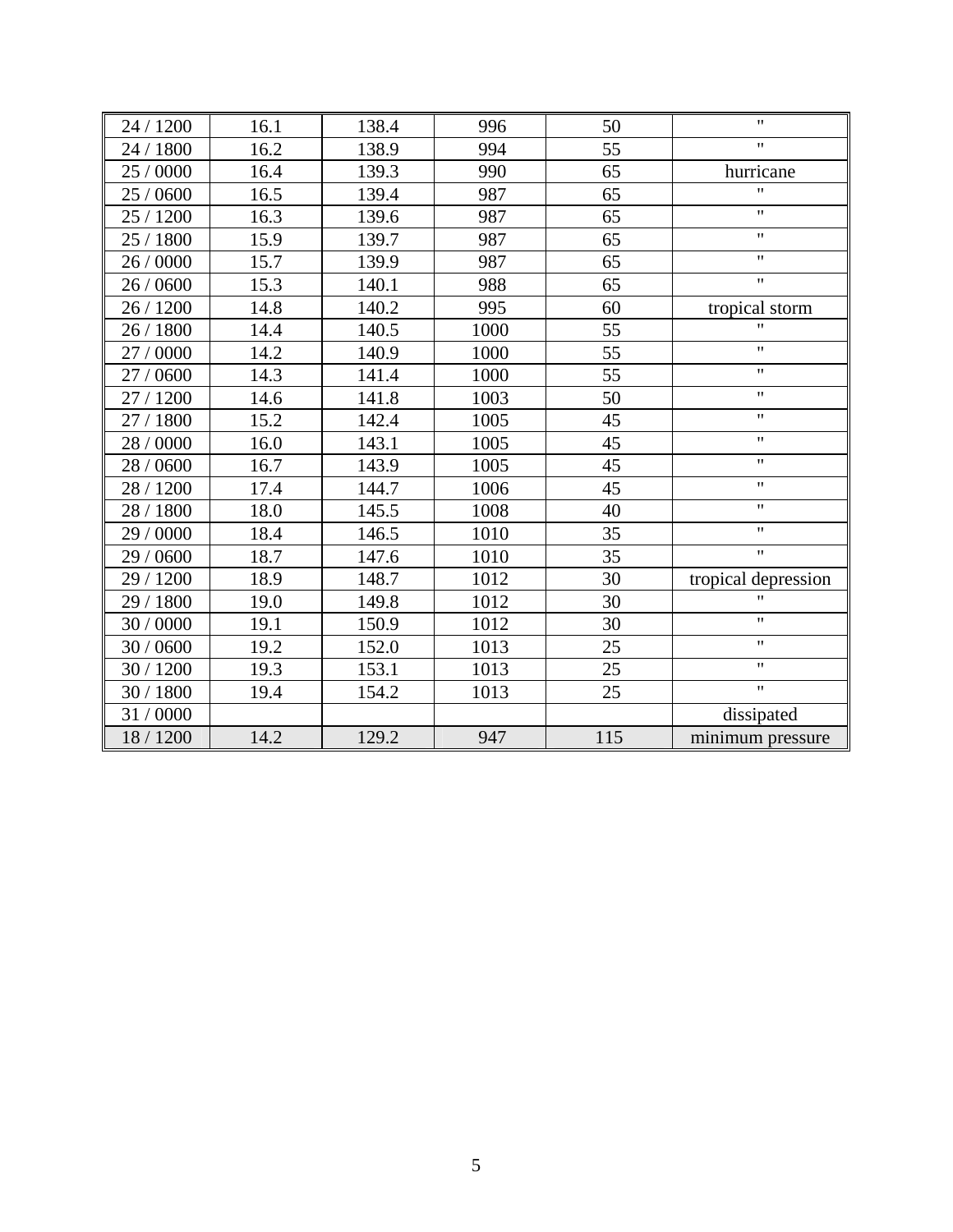Table 2. Preliminary forecast evaluation (heterogeneous sample) for Hurricane Kenneth, 14-30 September 2005. Forecast errors (n mi) are followed by the number of forecasts in parentheses. Errors smaller than the NHC official forecast are shown in bold-face type. Verification includes the depression stage.

| Forecast                                        | Forecast Period (h) |           |           |            |            |           |           |  |
|-------------------------------------------------|---------------------|-----------|-----------|------------|------------|-----------|-----------|--|
| Technique                                       | 12                  | 24        | 36        | 48         | 72         | 96        | 120       |  |
| CLP5                                            | 35(46)              | 69 (46)   | 107(46)   | 144 (46)   | 213(46)    | 271 (46)  | 327(45)   |  |
| <b>GFNI</b>                                     | 33(43)              | 69(43)    | 101(43)   | 122(43)    | 176(41)    | 228(41)   | 267(40)   |  |
| <b>GFDI</b>                                     | 36(44)              | 72 (44)   | 113(44)   | 155(44)    | 238 (44)   | 319(44)   | 388 (43)  |  |
| <b>GFSI</b>                                     | 37(45)              | 76 (45)   | 119(45)   | 161(45)    | 240 (45)   | 294 (45)  | 315(44)   |  |
| <b>AEMI</b>                                     | 41 (45)             | 91 (45)   | 142(45)   | 190(45)    | 268(45)    | 313(45)   | 318(42)   |  |
| <b>NGPI</b>                                     | 37(44)              | 69 (44)   | 97 (44)   | 117(44)    | 156(44)    | 205(44)   | 262(43)   |  |
| <b>UKMI</b>                                     | 40 (44)             | 74 (44)   | 108(44)   | 144(44)    | 240(44)    | 289 (42)  | 362(39)   |  |
| <b>BAMD</b>                                     | 30(46)              | 51 (46)   | 75 (46)   | 98 (46)    | 156(46)    | 217(46)   | 270(45)   |  |
| <b>BAMM</b>                                     | 30(45)              | 46 $(45)$ | 64 $(45)$ | 83(45)     | 136(45)    | 198(45)   | 253(45)   |  |
| <b>BAMS</b>                                     | 38 (44)             | 77 (44)   | 117(44)   | 153 (44)   | 214 (44)   | 277(44)   | 329 (44)  |  |
| <b>CONU</b>                                     | 27(45)              | 50(45)    | 75(45)    | 94(45)     | 126(45)    | 152(45)   | 184 (44)  |  |
| <b>GUNA</b>                                     | 26(42)              | 44 (42)   | 67(42)    | 88 (42)    | 117(42)    | 132(40)   | 162(37)   |  |
| <b>FSSE</b>                                     | 28 (44)             | 54 (44)   | 86 (42)   | 116 (42)   | 132(41)    | 158 (32)  | 180(28)   |  |
| <b>OFCL</b>                                     | 28 (46)             | 50(46)    | 69 (46)   | 86 (46)    | 106(46)    | 119(46)   | 154(45)   |  |
| <b>NHC</b> Official<br>$(1995 - 2004)$<br>mean) | 37 (2654)           | 68 (2378) | 97 (2096) | 123 (1829) | 175 (1386) | 208 (355) | 259 (224) |  |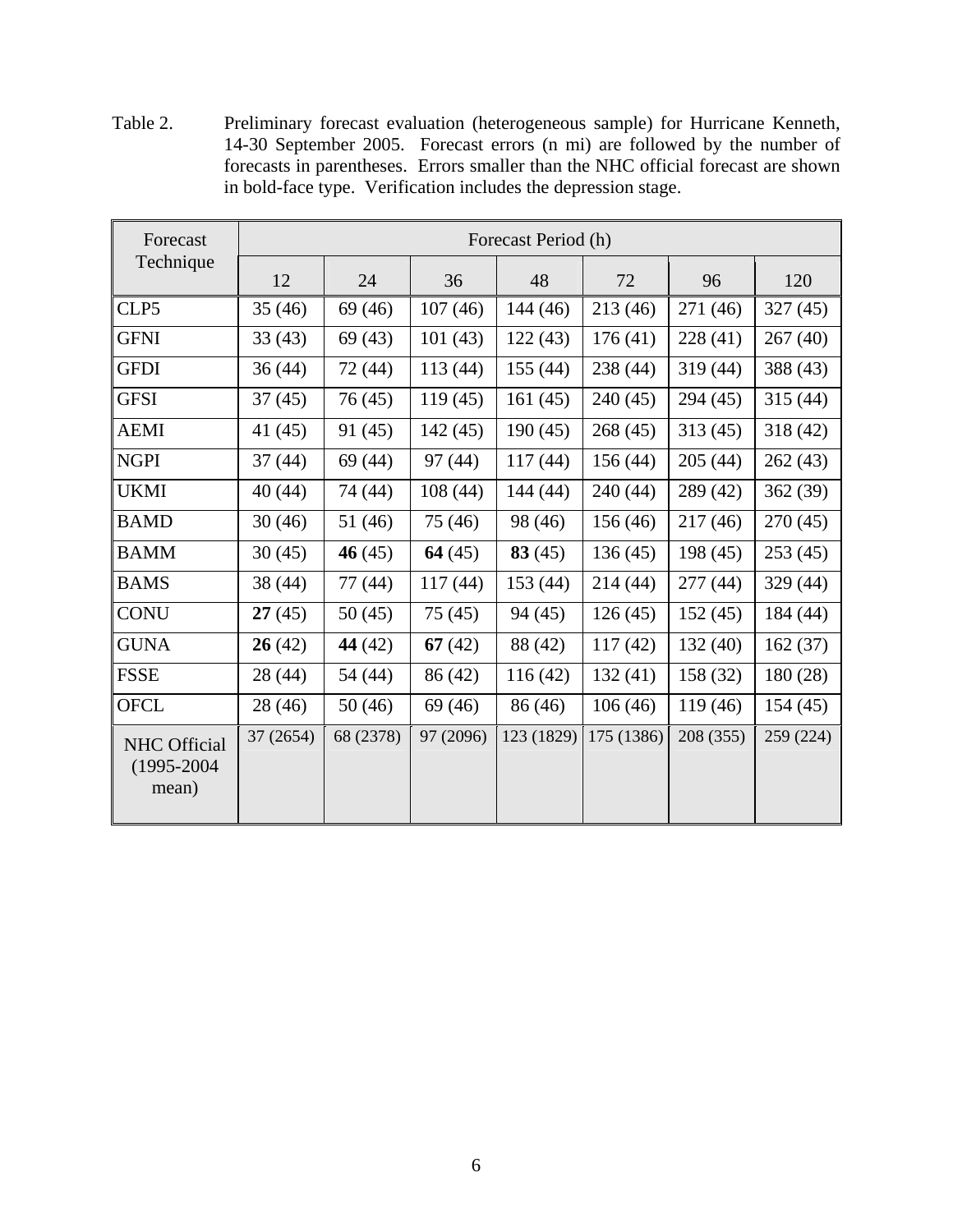

Figure 1. Best track positions for Hurricane Kenneth, 14-30 September 2005. Track west of 140ºW was provided by the Central Pacific Hurricane Center.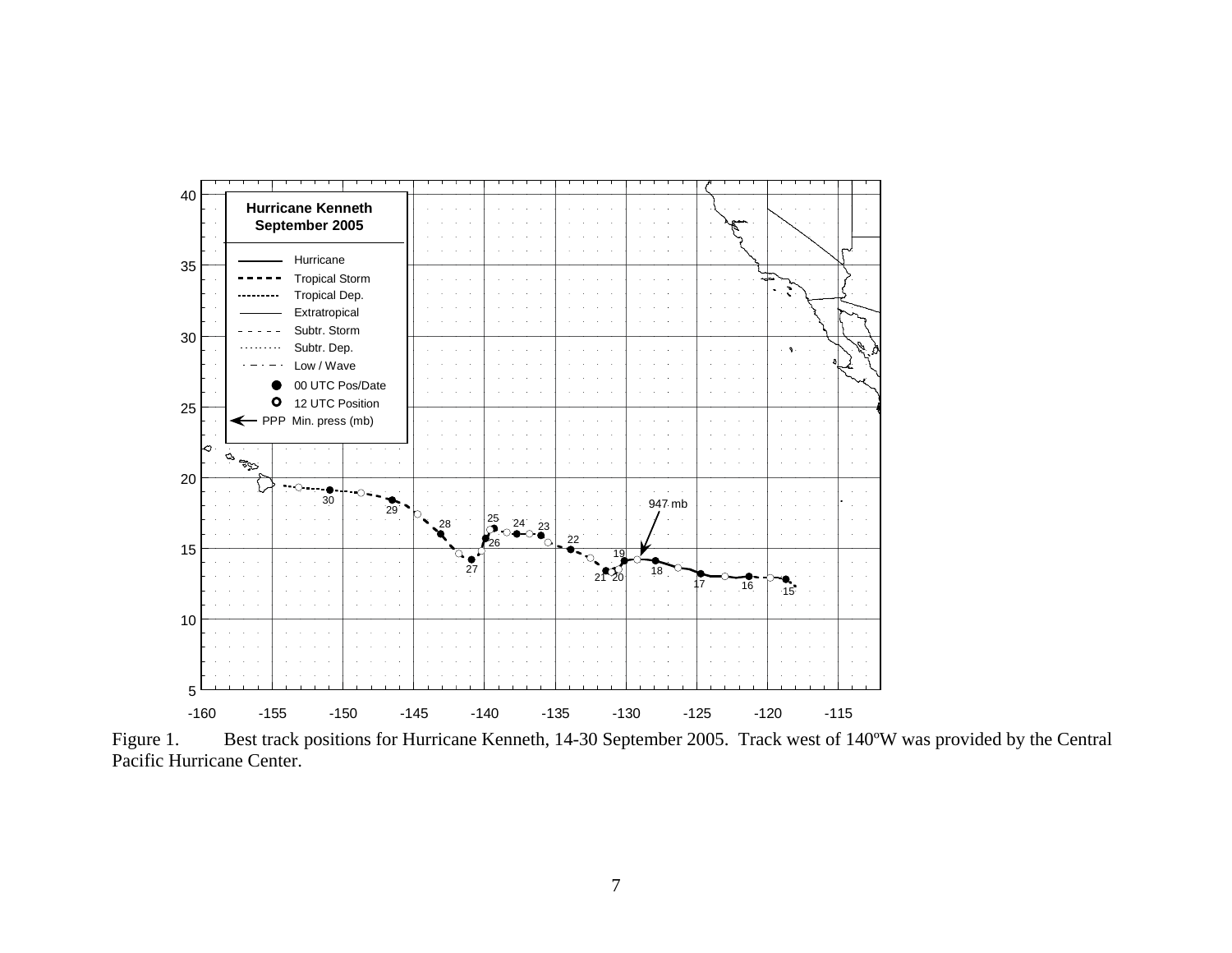

Figure 2. Selected wind observations and best track maximum sustained surface wind speed curve for Hurricane Kenneth, 14-30 September 2005. Objective Dvorak estimates represent linear averages over a three-hour period centered on the nominal observation time. Best track wind speeds after 0000 UTC 26 Sept were provided by the Central Pacific Hurricane Center.